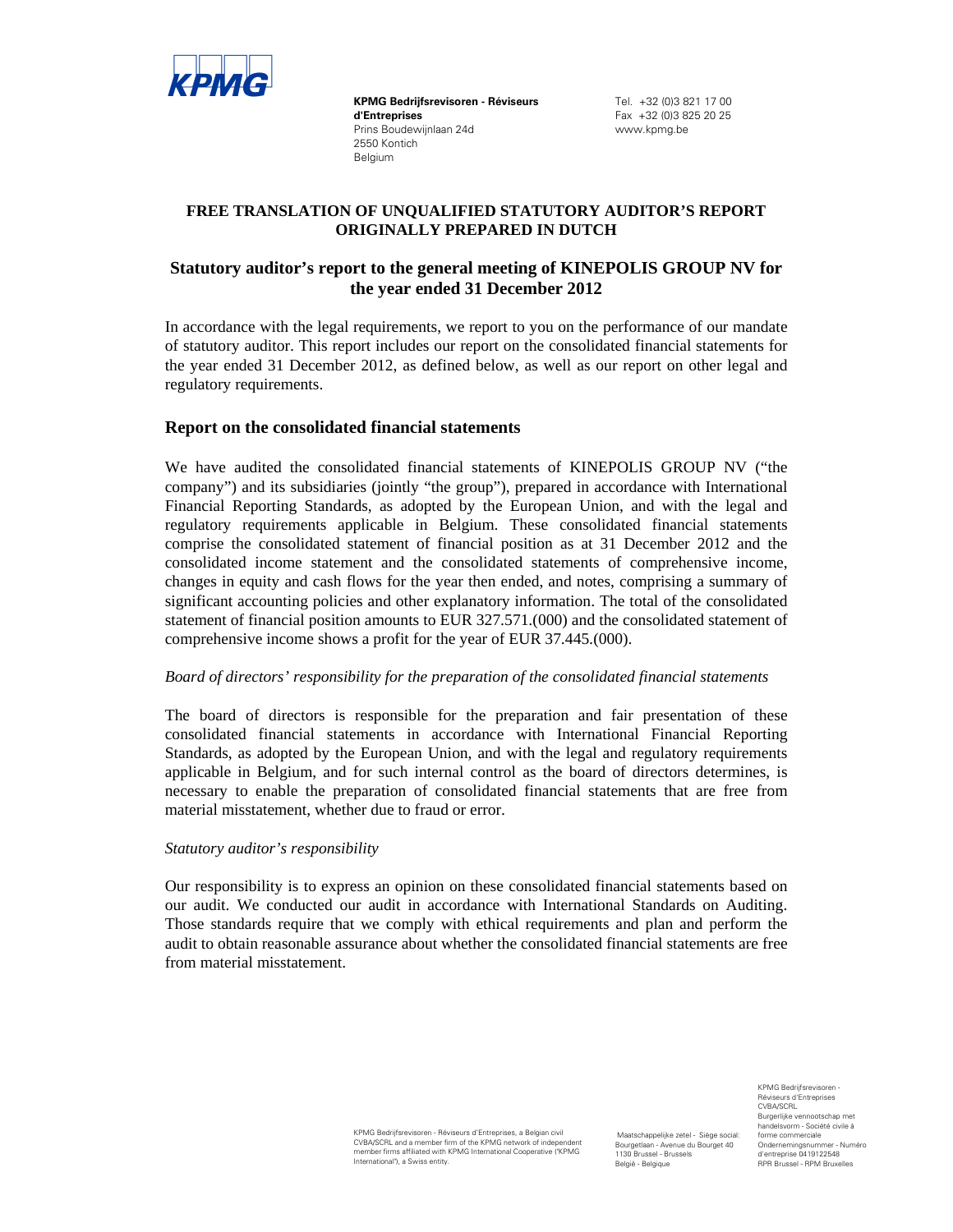

An audit involves performing procedures to obtain audit evidence about the amounts and disclosures in the consolidated financial statements. The procedures selected depend on the statutory auditor's judgment, including the assessment of the risks of material misstatement of the consolidated financial statements, whether due to fraud or error. In making those risk assessments, the statutory auditor considers internal control relevant to the group's preparation and fair presentation of the consolidated financial statements in order to design audit procedures that are appropriate in the circumstances, but not for the purpose of expressing an opinion on the effectiveness of the group's internal control. An audit also includes evaluating the appropriateness of accounting policies used and the reasonableness of accounting estimates made by the board of directors, as well as evaluating the overall presentation of the consolidated financial statements. We have obtained from the company's officials and the board of directors the explanations and information necessary for performing our audit.

We believe that the audit evidence we have obtained is sufficient and appropriate to provide a basis for our unqualified opinion.

### *Unqualified Opinion*

In our opinion, the consolidated financial statements give a true and fair view of the group's equity and consolidated financial position as at 31 December 2012 and of its consolidated financial performance and its consolidated cash flows for the year then ended in accordance with International Financial Reporting Standards, as adopted by the European Union and with the legal and regulatory requirements applicable in Belgium.

# **Report on other legal and regulatory requirements**

The board of directors is responsible for the preparation and the content of the management report on the consolidated financial statements.

In the framework of our mandate our responsibility is, in all material aspects, to verify compliance with certain legal and regulatory requirements. On this basis, we provide the following additional comment which does not modify our opinion on the consolidated financial statements: